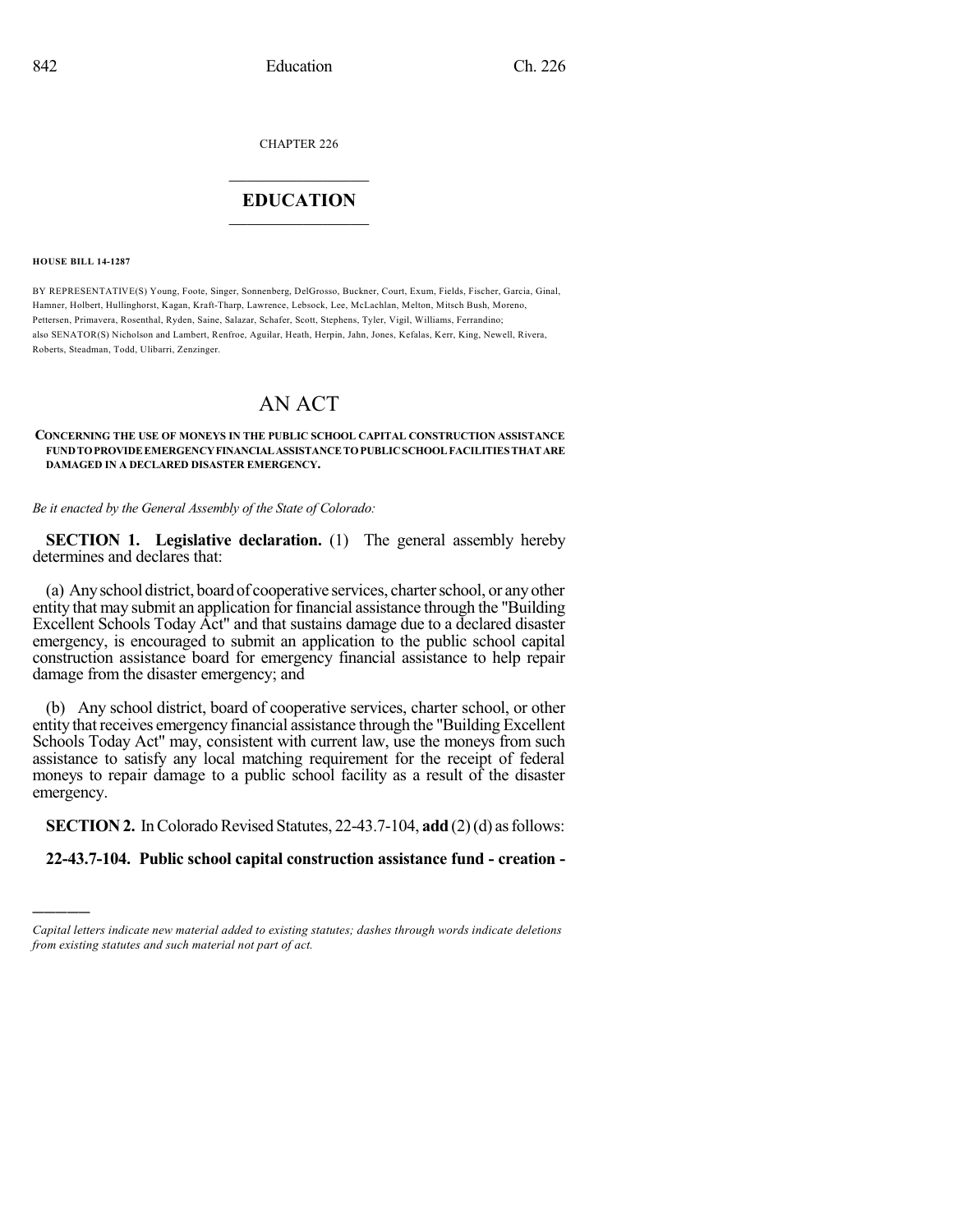### Ch. 226 Education 843

**crediting of moneys to fund - use of fund - emergency reserve - creation reserve account - creation and use.** (2) (d) BEGINNING JANUARY 1, 2014, THE STATE TREASURER, AS PROVIDED IN SECTION 39-28.8-305 (1) (a), C.R.S., SHALL ANNUALLY CREDIT TO THE ASSISTANCE FUND THE FIRST FORTY MILLION DOLLARS RECEIVED AND COLLECTED FROM THE EXCISE TAX ON RETAIL MARIJUANA IMPOSED PURSUANT TO PART 3 OF ARTICLE 28.8 OF TITLE 39, C.R.S.

### **SECTION 3.** In Colorado Revised Statutes, 22-43.7-105, **add** (3) as follows:

**22-43.7-105. Division of public school capital construction assistance creation - director - function - powers and duties.** (3) IN ADDITION TO THE FUNCTIONS OF THE DIVISION SPECIFIED IN SUBSECTION (2) OF THIS SECTION, IF THE GOVERNOR DECLARES, BY EXECUTIVE ORDER OR PROCLAMATION, A DISASTER EMERGENCY IN ANY AREA OF THE STATE PURSUANT TO SECTION 24-33.5-704 (4), C.R.S., THE DIVISION SHALL, AS SOON AS POSSIBLE FOLLOWING THE DECLARATION OF THE DISASTER EMERGENCY, CONTACT EACH AFFECTED SCHOOL FACILITY IN ANY AREA OF THE STATE IN WHICH THE GOVERNOR DECLARED THE DISASTER EMERGENCY TO ASSESS ANY FACILITY NEEDS RESULTING FROM THE DECLARED DISASTER EMERGENCY. THE DIVISION MUST REPORT ITS FINDINGS TO THE BOARD AS SOON AS POSSIBLE FOLLOWING ITS OUTREACH.

**SECTION 4.** In Colorado Revised Statutes, 22-43.7-109, **amend** (8) as follows:

**22-43.7-109. Financial assistance for public school capital construction application requirements - evaluation criteria - local match requirements.**  $(\overline{8)}$  (a) Notwithstanding any other provision of this section, in the event of a public school facility emergency, an entity that may be an applicant and that is operating in the affected public school facility may submit an application to the board for emergency financial assistance to address the emergency. The application shall disclose any insurance proceeds, cash reserves, or capital construction reserves available to pay the costs of addressing the emergency, and insurance proceeds that become available only after an applicant has received emergency financial assistance shall be used first to reimburse the assistance fund for the emergency financial assistance. The board shall meet within fifteen days of receiving the application to determine whether to recommend to the state board that emergency financial assistance be provided, the amount of any assistance recommended to be provided, and any recommended conditionsthat the applicant must meet to receive the assistance. The state board shall meet within five days of receiving the board's recommendations to determine whether to authorize the board to award emergency financial assistance as recommended by the board, modify the recommended award of assistance, or prohibit the board from awarding assistance. The board may use any unencumbered and unexpended moneys in the assistance fund, including the emergency reserve of the assistance fund, to provide emergency financial assistance. THE BOARD MAY USE UP TO TEN PERCENT OF THE MONEYS IN THE ASSISTANCE FUND THAT HAVE BEEN TRANSFERRED TO THE FUND PURSUANT TO SECTION 22-43.7-104 (2)(d) DURING THE APPLICABLE FISCAL YEAR TO PRIORITIZE FINANCIAL ASSISTANCE TO APPLICANTS PURSUANT TO PARAGRAPH (c) OF THIS SUBSECTION (8).

(b) As used in this subsection (8), "public school facility emergency" means an unanticipated event that makes all or a significant portion of a public school facility unusable for educational purposes or threatens the health or safety of persons using